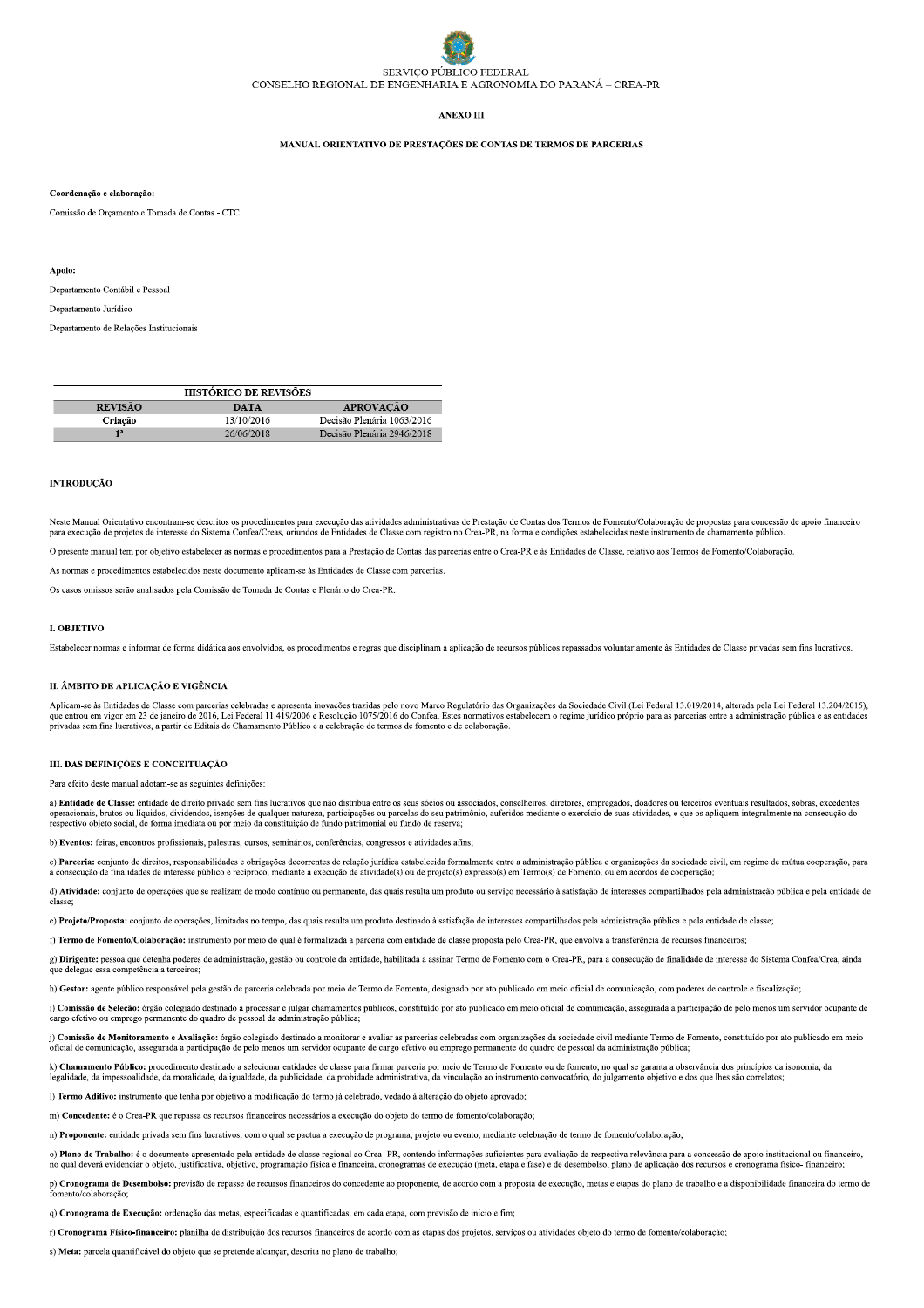### t) Etapa: divisão existente na execução de uma meta;

u) Contrapartida: é o benefício oferecido pela entidade de classe ao Crea-PR em decorrência de apoio concedido, podendo ser financeira e/ou em bens e serviços desde que sejam mensuráveis.

#### IV. OBJETIVO DO TERMO DE FOMENTO/COLABORAÇÃO

Estabelecer parceria para ação conjunta entre os convenentes que objetivem apoiar ações com objetivo geral do aperfeiçoamento técnico e cultural, apoio à fiscalização das profissões abrangidas pelo Sistema Confea/Creas<br>qua

# Como objetivos específicos os projetos devem abranger no seu escopo os seguintes aspectos:

a) Promoção e a divulgação das profissões vinculadas ao Sistema Confea/Creas por meio de eventos científicos, culturais e tecnológicos;

b) Promoção do aperfeicoamento das profissões abrangidas pelo Sistema Confea/Creas e sua respectiva fiscalização:

c) Fomento à participação dos profissionais na formulação de políticas públicas que envolvam o exercício das profissões abrangidas pelo Sistema Confea/Creas;

d) Divulgação da legislação do Sistema Confea/Creas.

### V - ATIVIDADES ESTABELECIDAS NO TERMO DE FOMENTO/COLABORAÇÃO

A Entidade de Classe cumprirá as atividades descritas no Termo de Fomento/Colaboração, tais como:

a) Manter a regularidade do registro da entidade de classe no Crea-PR:

b) Guardar correspondência entre o plano de trabalho apresentado e os objetivos estabelecidos no termo de fomento/colaboração;

c) Observar a validade da documentação apresentada, em atendimento à legislação específica em vigor, bem como em relação ao INSS, ao FGTS e às Fazendas Federal, Estadual e Municipal;

d) Manter atualizado o seu endereço e a relação de seus associados junto ao Crea-PR.

# VI. REQUISITOS PARA CELEBRAÇÃO DO TERMO DE FOMENTO/COLABORAÇÃO

Atendimento aos requisitos do edital de chamamento público vigente, e a regularidade de registro da Entidade de Classe junto ao Crea-PR.

### VII. DAS CONTRAPARTIDAS

Para a obtenção do apoio, as entidades de classe poderão oferecer contrapartidas financeiras ou em bens e/ou serviços que se façam necessárias para a execução do plano de trabalho, objeto do termo. As contrapartidas deverã ser mensuradas e devidamente comprovadas

#### VIII. AO PROPONENTE COMPETE

Encaminhar à concedente seu plano de trabalho, na forma e prazos estabelecidos:

a) Elaborar os projetos técnicos relacionados ao objeto pactuado, reunir toda documentação jurídica e institucional necessária à celebração do termo, de acordo com os normativos;

b) Assegurar, na sua integralidade, a qualidade técnica dos projetos e da execução dos produtos e serviços conveniados, em conformidade com as normas brasileiras e os normativos vigentes;

c) Operar, manter e conservar adequadamente o patrimônio público gerado pelos investimentos decorrentes do termo, durante e após a execução do termo;

d) Prestar contas dos recursos transferidos pela concedente, no prazo estabelecido;

e) Fornecer à concedente, a qualquer tempo, informações sobre as ações desenvolvidas para viabilizar o acompanhamento e avaliação da parceria;

f) Conceder livre acesso aos documentos e registros contábeis referente ao termo para os servidores do Crea-PR, gestores e membros das Comissões de Seleção e Monitoramento da parceria;

g) Manter os documentos relacionados à parceria pelo prazo de 10 (dez) anos, contados da data em que foi aprovada a prestação de contas.

# IX. RECURSOS FINANCEIROS

Serão aqueles estabelecidos no Edital de Chamamento Público vigente;

a) Os recursos das parcerias, enquanto não utilizados, serão obrigatoriamente aplicados de forma automática ou em cadernetas de poupança em instituição financeira pública federal se a previsão de seu uso for igual ou super

b) As receitas oriundas dos rendimentos da aplicação no mercado financeiro não poderão ser computadas como contrapartida devida pelo proponente, devendo ser devolvidas integralmente ao Crea-PR;

c) As contas correntes de convênios serão individuais e exclusivas para movimentação do termo de parceria e isentas da cobrança de tarifas bancárias.

#### X. LIBERACÃO DOS REPASSES

O Crea-PR repassará os recursos até o 10° (décimo) dia útil do mês estabelecido no Cronograma de Desembolso apresentado pelo proponente na proposta de projeto, de acordo com a informação/liberação de repasse do Gestor da Parceria

#### XI. PRESTAÇÃO DE CONTAS

A prestação de contas é obrigatória em todos os termos de fomento/colaboração e consiste na comprovação do cumprimento do objeto da parceria, compreendendo tanto a aplicação correta dos recursos transferidos para o pagamento de despesas constantes no plano de trabalho, quanto às ações concretas do convenente e aos resultados institucionais alcançados com a parceria. A entidade que receber recursos financeiros estará sujeita a prestar contas da sua boa e regular aplicação observando-se os prazos estabelecidos para apresentação da respectiva prestação de contas:

a) Por ocasião da conclusão, denúncia, rescisão ou extinção da parceria, os saldos financeiros remanescentes, inclusive os provenientes das receitas obtidas das aplicações financeiras realizadas, serão devolvidos ao Crea-P

b) A entidade de classe prestará contas da boa e regular aplicação dos recursos recebidos no prazo de até 90 (noventa) dias a partir do término da vigência da parceria ou no final de cada exercício, se a duração da parceri  $\operatorname{exceder} 01$  (um) and

c) Quando a prestação de contas não for encaminhada no prazo estabelecido no termo de fomento/colaboração, a entidade convenente deverá proceder o recolhimento dos recursos financeiros, incluídos os rendimentos da aplicaçã

d) Cabe ao presidente sucessor da entidade, prestar contas dos recursos provenientes de convênios firmados pelos seus antecessores;

1. Na impossibilidade de atender ao disposto no parágrafo anterior, deverá apresentar à concedente justificativas que demonstrem o impedimento de prestar contas e as medidas adotadas para o resguardo do patrimônio público.

2. Quando a impossibilidade de prestar contas decorrer de ação ou omissão do antecessor, o novo gestor solicitará à concedente a instauração de tomada de contas especial.

e) Caso a prestação de contas não seja apresentada ao Crea-PR ou, quando apresentada de forma incompleta e não aprovada, exauridas todas as providências cabíveis para regularização da pendência, a autoridade competente,<br>so

#### XII - RESPONSABILIDADES DA PROPONENTE

É de responsabilidade da Entidade de Classe:

a) Encaminhar a prestação de contas ao Crea-PR, rigorosamente na data estabelecida no termo de fomento/colaboração;

b) Encaminhar relatório de cumprimento das metas estabelecidas no termo detalhando os objetivos das metas, valores definidos e os resultados atingidos;

c) Anexar o termo de compromisso, se comprometendo a guardar os documentos por 10 anos, após aprovação da prestação de contas;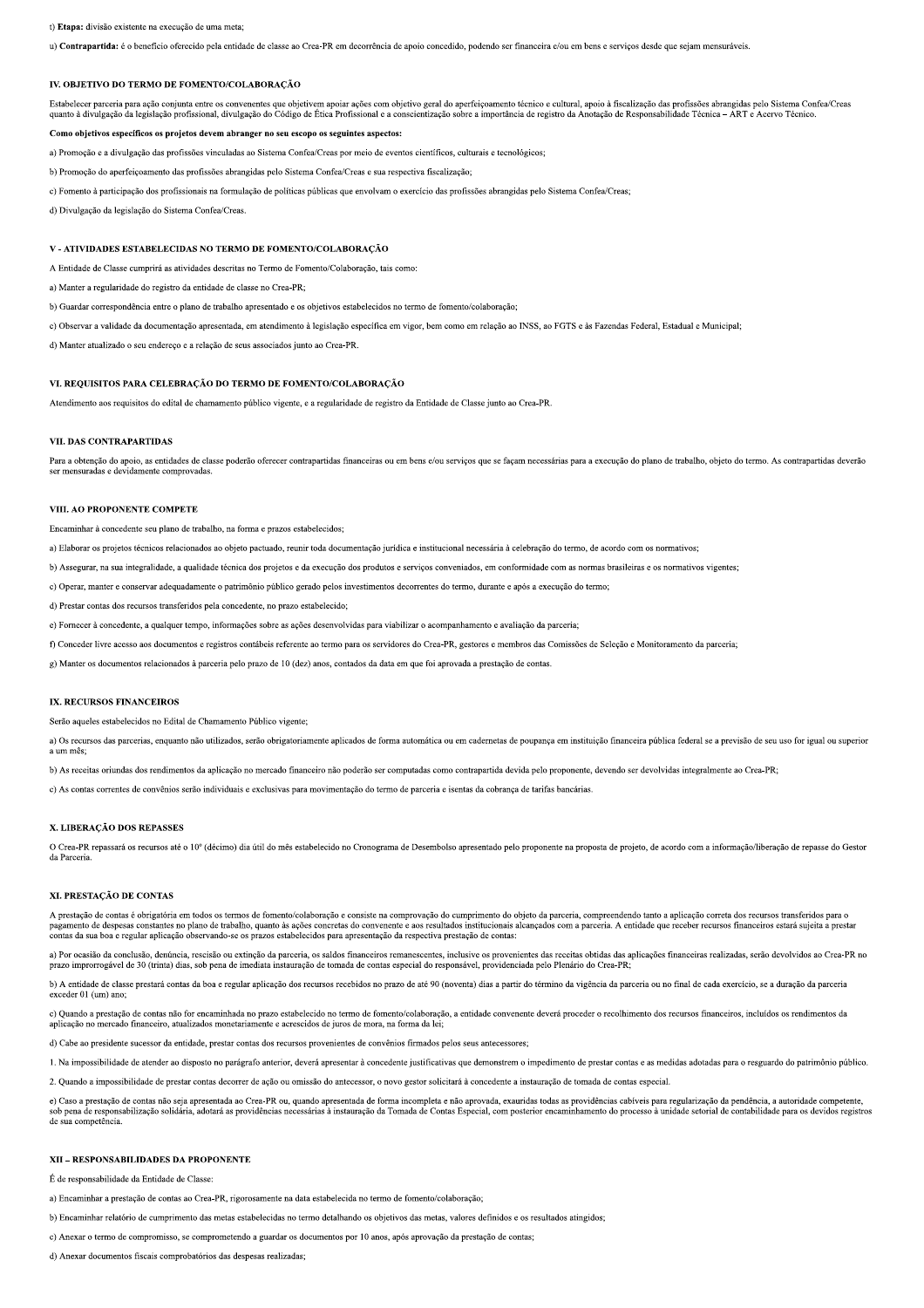e) Apresentar justificativa individualizada de cada despesa apresentada;

f) Anexar cópia dos bilhetes utilizados de passagens aérea ou terrestre na prestação de contas;

g) Movimentar os recursos recebidos pelo convênio, através da conta exclusiva em bancos oficiais (conta corrente e aplicação);

h) Aplicação dos recursos financeiros em noupança ou aplicação financeira, quando não forem utilizados dentro de 30 dias:

i) Anexar os extratos bancários (conta corrente e aplicação) da conta específica de termo na prestação de contas;

j) Identificar o termo de fomento/colaboração nas despesas pagas, através do carimbo citando o número do mesmo;

k) Efetuar os pagamentos via transferência bancária ou boleto bancário;

I) Incluir no acesso restrito das entidades de classe (gestão bens patrimoniais) dos bens adquiridos com os recursos financeiros do termo (tais como: projetores, equipamentos de informática, entre outros), anexando o relat com a prestação de contas:

m) A prestação de contas apresentada pela entidade de classe deverá conter elementos que permitam ao gestor da parceria avaliar o andamento ou concluir que o seu objeto foi executado conforme pactuado, com a descrição porm

n) Serão glosados valores relacionados às metas com resultados descumpridos sem justificativa suficiente;

o) Os dados financeiros deverão atestar o nexo de causalidade entre a receita e a despesa realizada, a sua conformidade e o cumprimento das normas pertinentes;

p) A prestação de contas e todos os atos que dela decorram poderão ser visualizados por qualquer interessado.

# XIII. A PRESTAÇÃO DE CONTAS DEVERÁ SER APRESENTADA DE ACORDO COM A LEGISLAÇÃO VIGENTE

Procedimentos relativos à Prestação de Contas:

#### Etana Técnica:

a) Ofício de encaminhamento enderecado ao Crea-PR, em papel timbrado da Entidade de Classe remetente discriminando todos os documentos que estão sendo enviados:

b) Termo de compromisso, se comprometendo a guardar por 10 anos após a aprovação dos documentos apresentados na prestação de contas:

c) Comprovantes do desenvolvimento das atividades: material utilizado na divulgação e publicidade, promoção de eventos, informativos, boletins ou matérias publicadas de interesse da classe profissional, anais, atas e lista

d) Extratos bancários (conta corrente e aplicação) da conta específica da parceria;

e) Relação dos bens adquiridos com recursos do convênio com respectiva inclusão no acesso restrito das entidades de classe no item gestão de bens patrimoniais;

f) Exemplares de documentos e materiais produzidos com recursos da parceria:

g) Relatório de cumprimento das metas propostas com o comparativo com os resultados alcançados;

h) Relatório de execução financeira do termo de parceria, com a descrição das despesas e receitas efetivamente realizadas e sua vinculação com a execução do objeto.

# Etapa Financeira:

a) Anexar cópia legível dos documentos fiscais válidos que comprovam as despesas incorridas nos objetivos da parceria, tais como: notas fiscais; recibos de pagamento de autônomo (RPA); cópia do bilhete utilizado de assagem aérea ou terrestre

b) A Nota Fiscal deverá conter:

1. Nome da Entidade de Classe e Cadastro Nacional de Pessoa Jurídica (CNPJ):

2. Data compatível com a realização do evento;

3. Quitação da despesa, com anexação do comprovante bancário:

4. Atestado de recebimento do material e/ou execução do serviço, com as devidas justificativas, datado e assinado pelo responsável da Entidade de Classe;

5. Descrição precisa do material/servico fornecido;

6. Identificação do nº do convênio nas despesas pagas

c) O Recibo de Pagamento de Autônomo (RPA) deverá conter:

1. Data compatível com a realização da atividade:

2. CPF e R.G. do prestador do servico:

3. Período do servico realizado:

4. Descrição precisa do objeto do serviço;

5. N.º da matrícula do ISS, se houver;

6. N.º do PIS ou inscrição no INSS;

7. Comprovação do recolhimento dos encargos sociais (Imposto de Renda, se houver, ISS e INSS), com a devida autenticação mecânica do agente arrecadador;

8. Quitação da despesa, com anexação do comprovante bancário;

9. Atestado de recebimento do material e/ou execução do serviço, com as devidas justificativas, datado e assinado pelo responsável da Entidade de Classe;

10. Descrição precisa do material/serviço fornecido;

11. Identificação do nº do termo de fomento/colaboração nas despesas pagas.

d) Informações adicionais sobre os encargos sociais:

1. Retenção obrigatória

2. A retenção do Imposto de Renda é obrigatória, quando o valor do serviço ultrapassar o limite de isenção estabelecido pela Receita Federal.

3. A retencão do INSS é obrigatória (alíquota é de 11%) sobre o valor do servico, no caso em que prestador de servico não for contribuinte do INSS. Se for contribuinte, a retencão deverá ser calculada até o limite máximo ессительно во итого с отдажни милима с исталу зоок с таки и зы тру, но сам они для рекации и в вегу, она потопитошне до ихээ. Se for contribuinte, a retençao devera ser calculada ate o limite máximo establecido por lei, m

4. O ISS tem alíquota diferenciada, estabelecida pela Prefeitura do município em que o serviço foi realizado, podendo variar de 1 a 5% sobre o serviço prestado.

5. Se o prestador do serviço possuir matrícula na prefeitura municipal como profissional autônomo, não haverá necessidade de proceder o desconto do ISS, no entanto, é obrigatório informar no RPA o número do alvará<br>municipa

6. Recolhimentos obrigatórios por parte da Entidade de Classe:

6.1. Imposto de Renda, quando for retido;

6.2. ISS do valor retido:

6.3. INSS do valor retido

6.4. INSS alíquota de 20% sobre o valor do serviço no RPA, por exemplo: R\$ 2.000,00 (alíquota de 20%), o valor a recolher será de R\$ 400,00, o qual será considerado como despesa da Entidade de Classe, não podendo o mesmo ser incluído na prestação de contas

# Notas:

1. Obrigatoriamente as guias quitadas (Imposto de Renda, INSS e ISS) deverão acompanhar o RPA, de modo que comprovem os recolhimentos desses encargos sociais;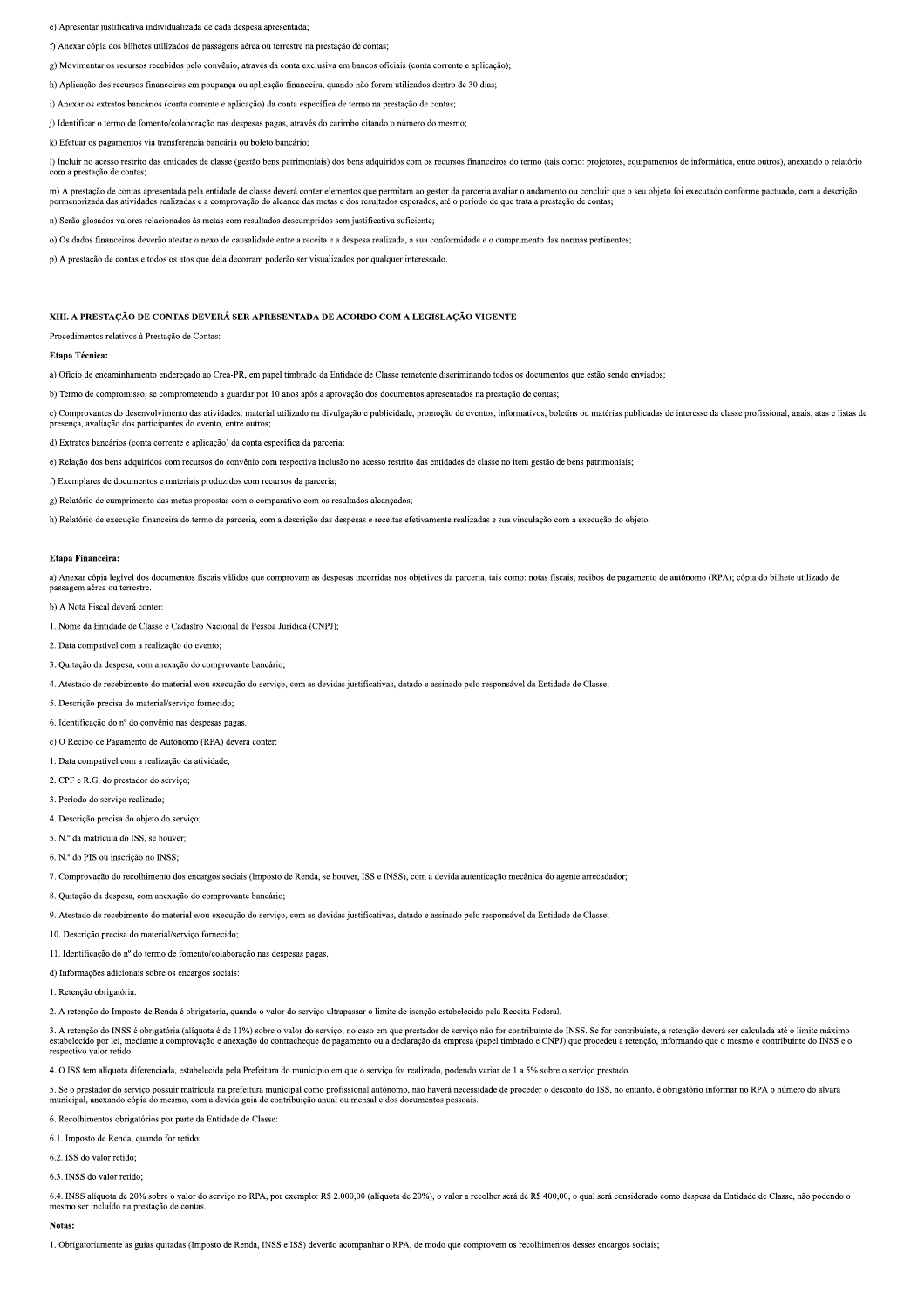2. Preencher o formulário relatório físico-financeiro do termo.

3. Apresentar a memória de cálculo das despesas que tiverem proporcionalidade à parceria;

4. Proceder à certificação individualizada em cada despesa, devendo informar "O OUE" (foi adquirido/servico) e "PARA OUE" (qual foi a sua finalidade), na própria Nota Fiscal e ou Recibo de Autônomo com a assinatura de responsável:

5. Apresentar comprovação do processo de tomada de preços e contratação de produtos ou serviços previstos no termo de fomento/colaboração;

6. Juntar os documentos relativos à prestação de contas, e encaminhar ao Crea-PR;

7. Todos os documentos constantes da prestação de contas não poderão conter rasura, sob pena de invalidação, devendo os mesmos ser apresentados em ordem cronológica.

#### XIV. FISCALIZAÇÃO DOS CONVÊNIOS

erá designado pelo Crea-PR o Gestor da Parceria o qual deverá elaborar

a) Relatório de visita técnica ou relatório eletrônico realizados/emitidos a qualquer tempo durante a execução da parceria;

b) Relatório técnico de monitoramento e avaliação, homologado pela Comissão de Monitoramento e Avaliação designada, sobre a conformidade do cumprimento do objeto e os resultados alcançados durante a execução do Termo de Fomento

c) O gestor emitirá parecer técnico de análise de prestação de contas da parceria celebrada;

d) No caso de prestação de contas, o gestor emitirá parecer técnico conclusivo para fins de avaliação do cumprimento do objeto;

e) Para fins de avaliação quanto à eficácia e efetividade das ações em execução ou que já foram realizadas, os pareceres técnicos deverão, obrigatoriamente, mencionar:

1. Os resultados já alcançados e seus benefícios;

2. Os impactos econômicos ou sociais:

3. O grau de satisfação do público-alvo:

4. A possibilidade de sustentabilidade das ações após a conclusão do objeto pactuado

#### XV - DESPESAS PERMITIDAS NA PARCERIA

Para a aquisição de bens e contratação de serviços com recursos da parceria, as entidades de classe deverão realizar, no mínimo, cotação prévia de preços no mercado, observados os princípios da impessoalidade, moralidade, economicidade e efetividade. Poderão ser pagas com recursos vinculados à parceria as seguintes despesas

sporte/deslocamento de palestrantes/instrutores (passagens aéreas e terrestres): a) Trai

b) Hospedagem e honorários de palestrantes/instrutores:

### Nota:

Na contratação de palestrante deverá ser realizado tomada de preços com descrição das atividades desenvolvidas pelos palestrantes/instrutores, ou em casos especiais deverá ser comprovado a notória especialização sobre o te contratado, com anexação do currículo profissional, certificados, publicações e outros documentos que demonstrem a capacidade técnica e conhecimento do palestrante, juntamente com os documentos exigidos (cópias CPF,<br>RG, nº

c) Divulgação e publicidade do evento (inclusive em meio virtual):

d) Locação de espaço físico;

e) Serviços gráficos e audiovisuais, vinculados aos eventos;

f) Publicação de matérias técnicas relacionadas ao objeto da parceria;

g) Diárias, deslocamento, hospedagem e alimentação de palestrantes/instrutores nos casos em que a execução do objeto da parceria assim o exija, limitada à regulamentação vigente de reembolsos estabelecidos pelo Crea-PR;

h) Custos indiretos necessários à execução do objeto, proporcionalmente relativos ao valor total da parceria, tais como: Internet, transporte, telefone, material de apoio, postagem de correspondência relacionada às ativida objeto da parceria;

i) Aquisição de livros, normas técnicas, publicações, revistas e material didático para utilização nas ações e atividades técnicas ligadas aos objetivos da parceria (um exemplar, sendo vedada a distribuição do material aos iados ou narticinantes de eventos

j) Aquisição de equipamentos e materiais permanentes essenciais à consecução do objeto e serviços de adequação de espaço físico, desde que necessários à instalação dos referidos equipamentos e materiais;

#### Nota:

O equipamento ou o material permanente adquirido com recursos da parceria será gravado com cláusula de inalienabilidade e a entidade de classe deverá formalizar promessa de transferência da propriedade do bem ao Crea-PR<br>ao

k) Remuneração da equipe encarregada da execução do plano de trabalho, inclusive de pessoal próprio da entidade, durante a vigência da parceria, compreendendo as despesas com pagamentos de impostos, contribuições<br>sociais,

1. Estejam previstos no plano de trabalho e sejam proporcionais ao tempo efetivamente dedicado às parcerias:

2. Sejam compatíveis com o valor de mercado e observem os acordos e as convenções coletivas de trabalho;

3. Em caso de remuneração de estagiário, o mesmo deverá ter vínculo com agente de integração pública ou privada, e deverá apresentar comprovação deste vínculo através de um Termo de Compromisso de Estágio ou cópia do Contrato de Estágio:

#### Nota:

O pagamento de remuneração da equipe da entidade de classe com recursos da parceria não gera vínculo trabalhista com o Crea-Pr.

#### **XV - DESPESAS VEDADAS**

1. Utilizar, ainda que em caráter emergencial, os recursos para finalidade diversa da estabelecida no instrumento:

2. Despesas não descritas e aprovadas no plano de trabalho, mesmo sendo despesas permitidas para o tipo de parceria;

3. Pagar, a qualquer título, servidor ou empregado público com recursos vinculados à parceria, salvo nas hipóteses previstas em lei específica e na lei de diretrizes orcamentárias;

4. Remunerar com recursos da parceria as pessoas físicas que sejam cônjuge, companheiro ou parente em linha reta, colateral ou por afinidade até o terceiro grau de algum dos dirigentes da Entidade de Classe;

5. Remunerar com recursos da parceria as pessoas jurídicas que tenham como representante legal, acionista ou cotista, que seja cônjuge, companheiro ou parente em linha reta, colateral ou por afinidade até o terceiro grau d algum dos dirigentes da Entidade de Classe

6. Despesas realizadas fora do período de vigência do convênio;

7. Taxas de alvará de licenciamento, taxa de administração, multas e juros de pagamentos efetuados fora do prazo e impostos de qualquer natureza;

8. Despesas com publicidade de matéria exclusiva da Entidade e aquelas caracterizando promoção pessoal de quem quer que seja ou de outras entidades estranhas à classe profissional;

9. Alimentos e bebidas alcoólicas em geral.

10. Aquisição de automóveis, motocicletas, bicicletas, ou similares, para fins de locomoção;

11. Construção e reformas das instalações na Sede da Entidade de Classe:

12. Equipamentos, aparelhos eletrônicos, utensílios diversos e mobiliários em geral para sede, inclusive a sede campestre/recreativa;

13. Brindes, como: bonés, chaveiros, TV, adesivos, pen drive, DVD, videokê, entre outros, para distribuição ou sorteio aos associados;

14. Cestas básicas para doação a instituições filantrópicas;

15. IPTU, aluguel e taxas de condomínio da entidade, energia elétrica e telefone mensal, materiais de limpeza, serviços de limpeza, gás liquefeito, despesas com cartórios (certidão, autenticações, registro e outras);

16. Coroa de flores para homenagens póstumas: